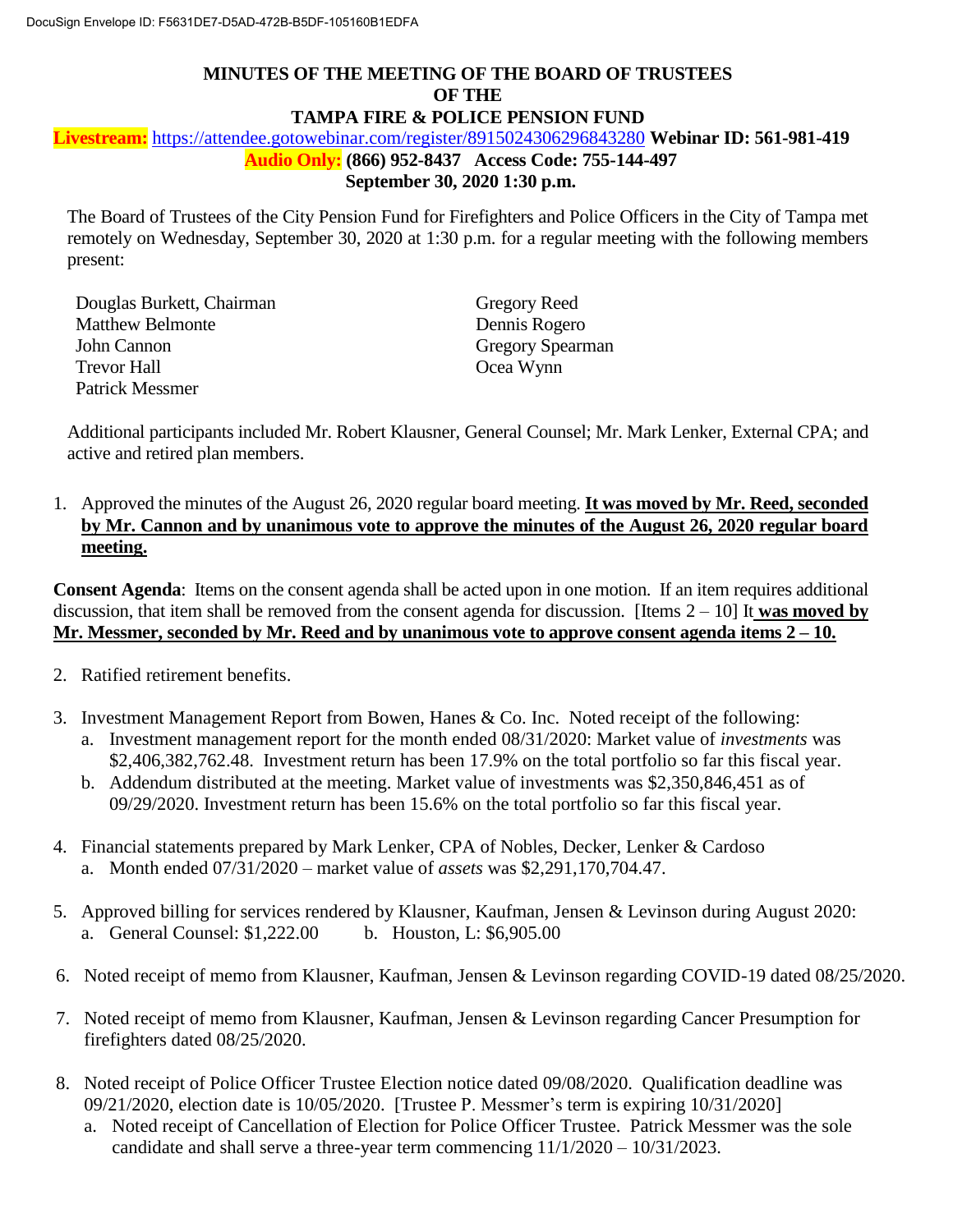F & P Pension Board Minutes Page 2 September 30, 2020

- 9. Noted receipt of Firefighter Trustee Election notice dated 09/15/2020. Qualification deadline was 09/28/2020, election date is 10/12/2020. [Trustee T. Hall's term is expiring 10/31/2020]
- 10. Noted receipt of Disability Process Timeline of disabilities in process as of 09/17/2020.

## New Business

- 11. Noted receipt of listing of upcoming conferences. Disclosure of planned attendance, if any. **Item 11 was received and filed.**
- 12. Chair's call for any new business items from trustees to be placed on next agenda. None.
- 13. Chair's report: extension of ICON contract.

 Ms. Ernst advised that ICON is the Fund's current data cleansing vendor and their contract recently expired, so a contract extension has been executed in order to maintain their services for the pension administration system project. She noted that the extension was reviewed by Mr. Klausner and signed by the Chairman. Ms. Ernst explained that the focus going forward will be to deliver data to the PAS vendor on a monthly basis and  to assist with data conversion issues. **It was moved by Mr. Hall, seconded by Mr. Cannon and by unanimous vote to ratify the contract extension with ICON.** 

 Mr. Burkett also advised that based on the Governor's movement into phase three of the reopening plan, the present to have a quorum and the other members can continue to participate remotely. It was noted that plan professionals will continue participating remotely until further notice. Mr. Burkett also advised that the meetings will continue to be made available online and by phone to allow plan members to continuing Board will need to meet in person next month. He noted that at least five members will need to be physically participating from home, at least through the end of the year.

 It was noted that the FPPTA Pivot 2020 Virtual Summit conflicts with the current October meeting date. Discussion ensued and the October meeting was rescheduled to Wednesday, October 21, 2020 at 1:30 p.m.

14. Plan Administration: Update on PAS implementation

 Ms. Ernst advised that staff has completed user acceptance testing for the second deliverable of the project and the project is moving into design review for the third deliverable. It was noted the deliverable three user acceptance testing is expected to be scheduled in March or April 2021. Ms. Ernst advised that the external audit begins in October with field work taking place remotely in November.

 petition for review in the Houston cases remains pending with the Florida Supreme Court. Mr. Klausner advised that trustees should plan to meet in person, but keep the building closed to the public. He noted that 15. Attorney's report. Mr. Klausner reported that there has been no action in any of the litigation, adding that the the Board must continue providing no-cost access to the meeting until it is safe to reopen the building.

Litigation Report – Update by attorney, if any. [Items 16 – 18] **Items 16 – 18 were received filed.** 

| 16. Artz Lawsuit       | 2 <sup>nd</sup> District Court of Appeals Case No.<br>Hillsborough County Circuit Court Case No.07-012048 | 2D15-1342                          |
|------------------------|-----------------------------------------------------------------------------------------------------------|------------------------------------|
| 17. Houston, L. Appeal | 2 <sup>nd</sup> District Court of Appeals Case No.<br>Florida Supreme Court                               | 2D18-4279<br>SC <sub>20</sub> -861 |